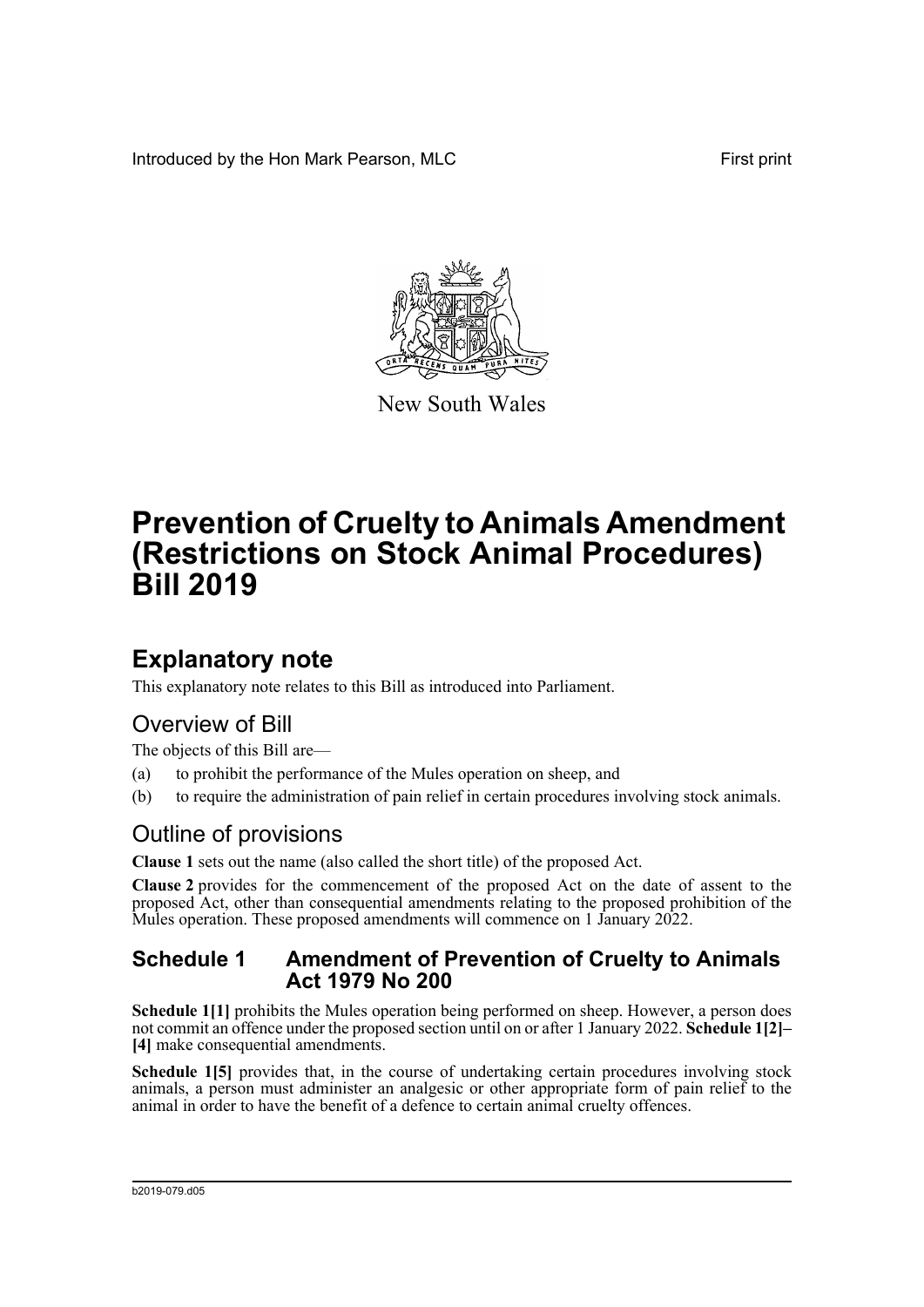Prevention of Cruelty to Animals Amendment (Restrictions on Stock Animal Procedures) Bill 2019 [NSW] Explanatory note

### **Schedule 2 Amendment of other legislation**

**Schedule 2** makes consequential amendments to the *Veterinary Practice Act 2003* and *Veterinary Practice Regulation 2013* as a result of the proposed prohibition of the Mules operation.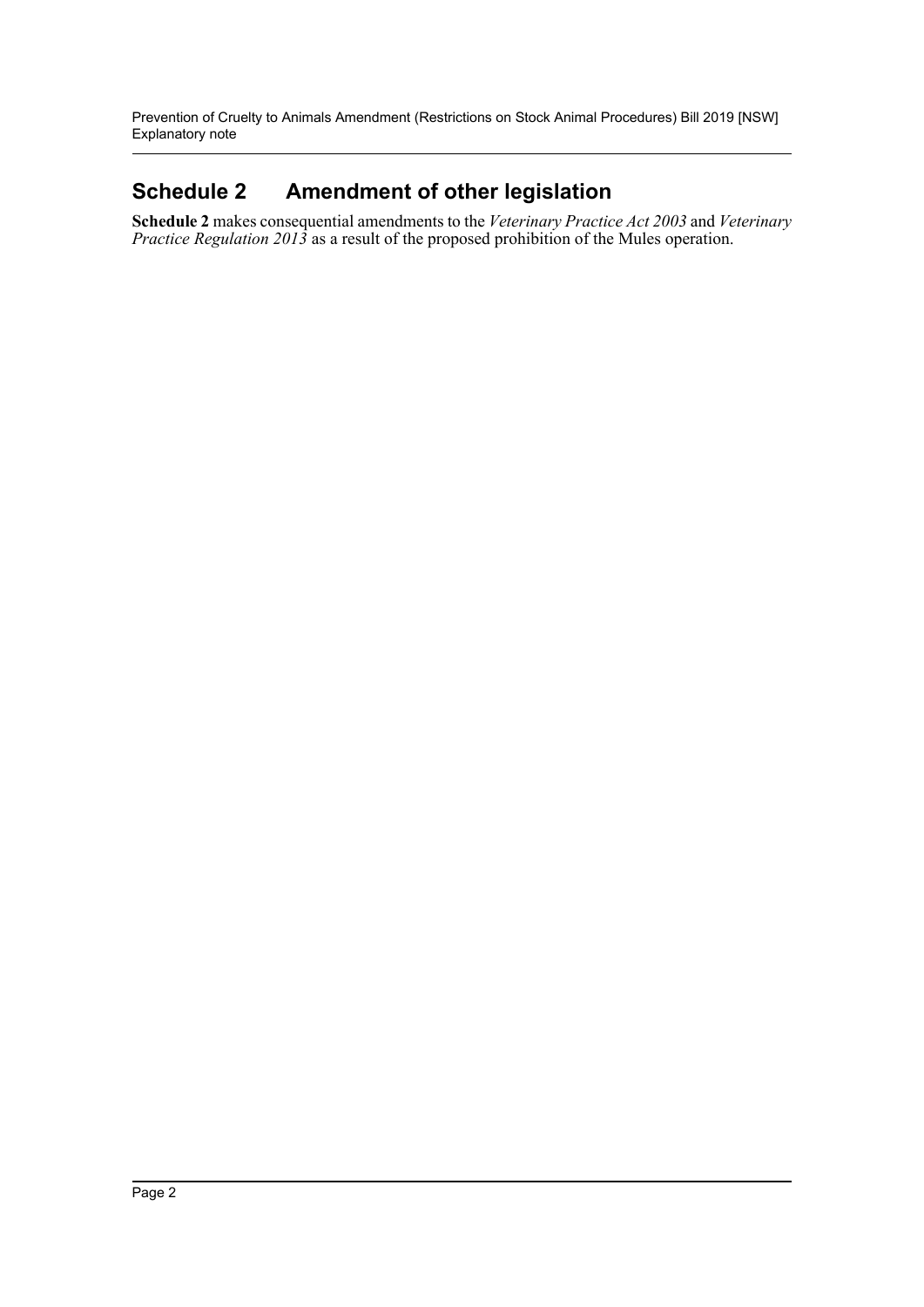Introduced by the Hon Mark Pearson, MLC **First print** First print

Page



New South Wales

## **Prevention of Cruelty to Animals Amendment (Restrictions on Stock Animal Procedures) Bill 2019**

### **Contents**

|                   |   |                                                               | <b>Page</b> |
|-------------------|---|---------------------------------------------------------------|-------------|
|                   |   | Name of Act                                                   |             |
|                   | 2 | Commencement                                                  |             |
| <b>Schedule 1</b> |   | Amendment of Prevention of Cruelty to Animals Act 1979 No 200 |             |
| <b>Schedule 2</b> |   | Amendment of other legislation                                |             |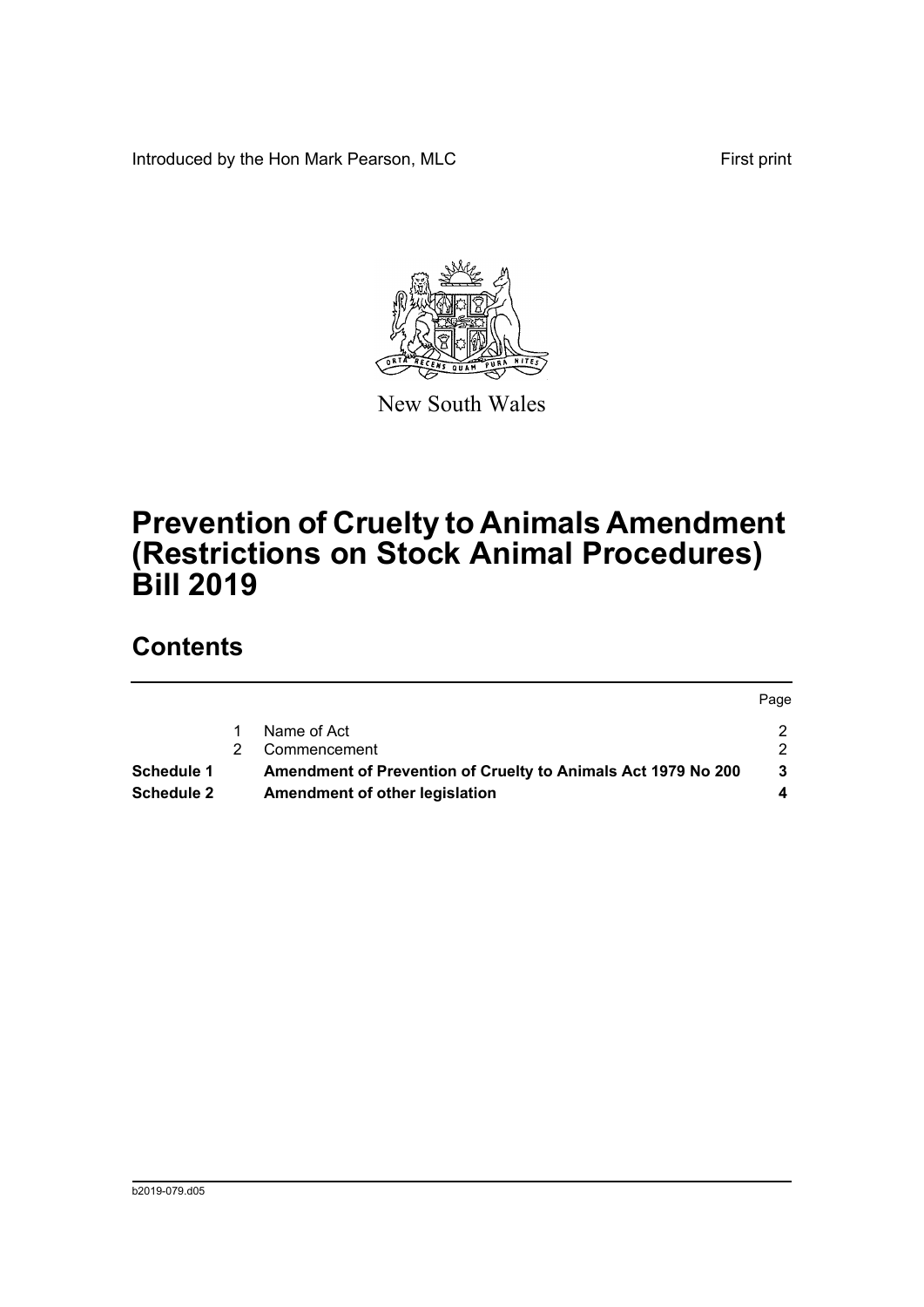

New South Wales

## **Prevention of Cruelty to Animals Amendment (Restrictions on Stock Animal Procedures) Bill 2019**

No , 2019

#### **A Bill for**

An Act to amend the *Prevention of Cruelty to Animals Act 1979* to prohibit the Mules procedure on sheep and to require the administration of pain relief in certain procedures involving stock animals; and for other purposes.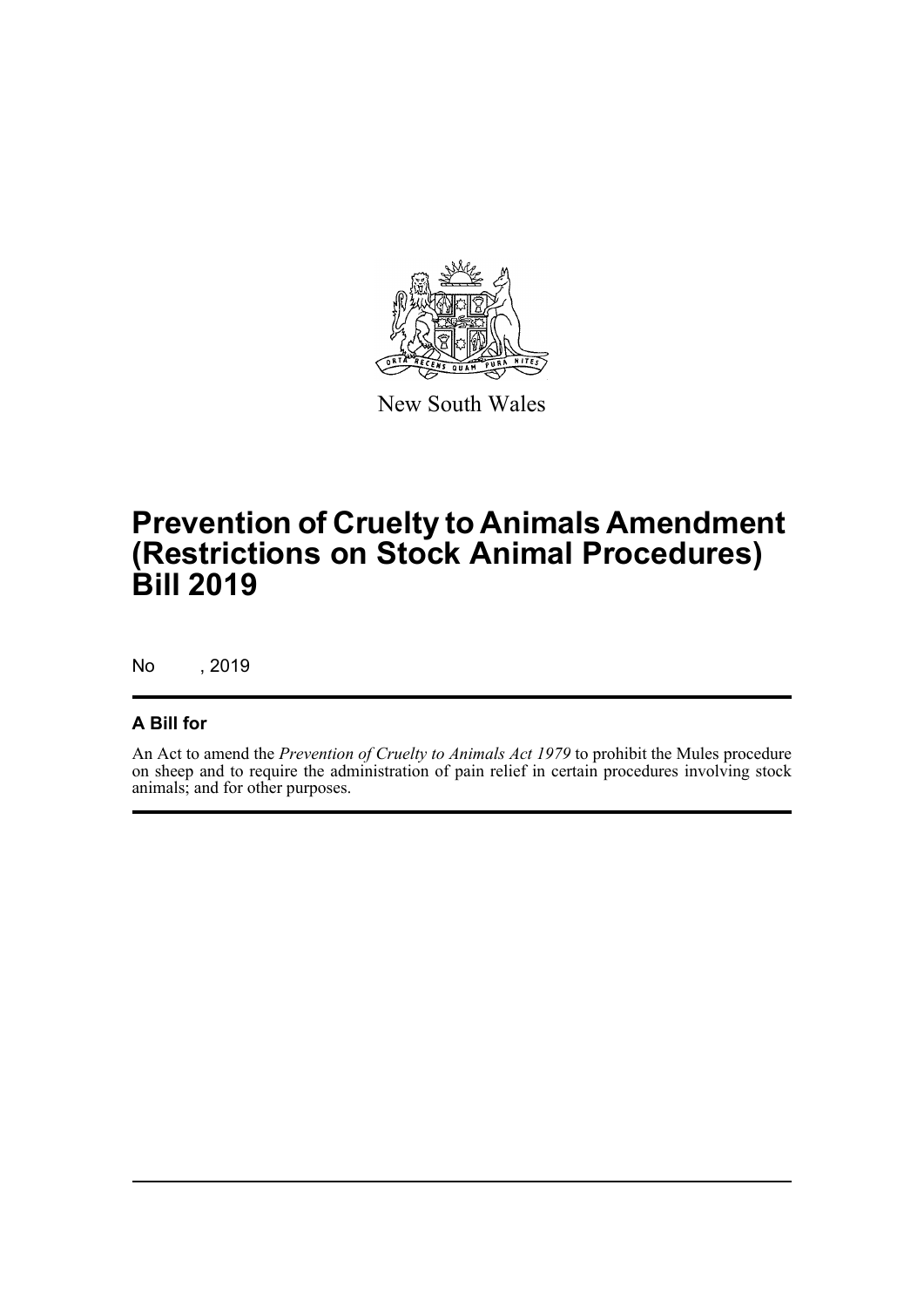Prevention of Cruelty to Animals Amendment (Restrictions on Stock Animal Procedures) Bill 2019 [NSW]

<span id="page-4-1"></span><span id="page-4-0"></span>

| The Legislature of New South Wales enacts— |     |                                                                                                                   |        |
|--------------------------------------------|-----|-------------------------------------------------------------------------------------------------------------------|--------|
|                                            |     | Name of Act                                                                                                       | 2      |
|                                            |     | This Act is the Prevention of Cruelty to Animals Amendment (Restrictions on Stock<br>Animal Procedures) Act 2019. | 3<br>4 |
|                                            |     | <b>Commencement</b>                                                                                               |        |
|                                            | (1) | This Act commences on the date of assent to this Act, except as provided by<br>subsection $(2)$ .                 | 6      |
|                                            |     | Schedules 1[2]–[4] and 2 commence on 1 January 2022.                                                              | 8      |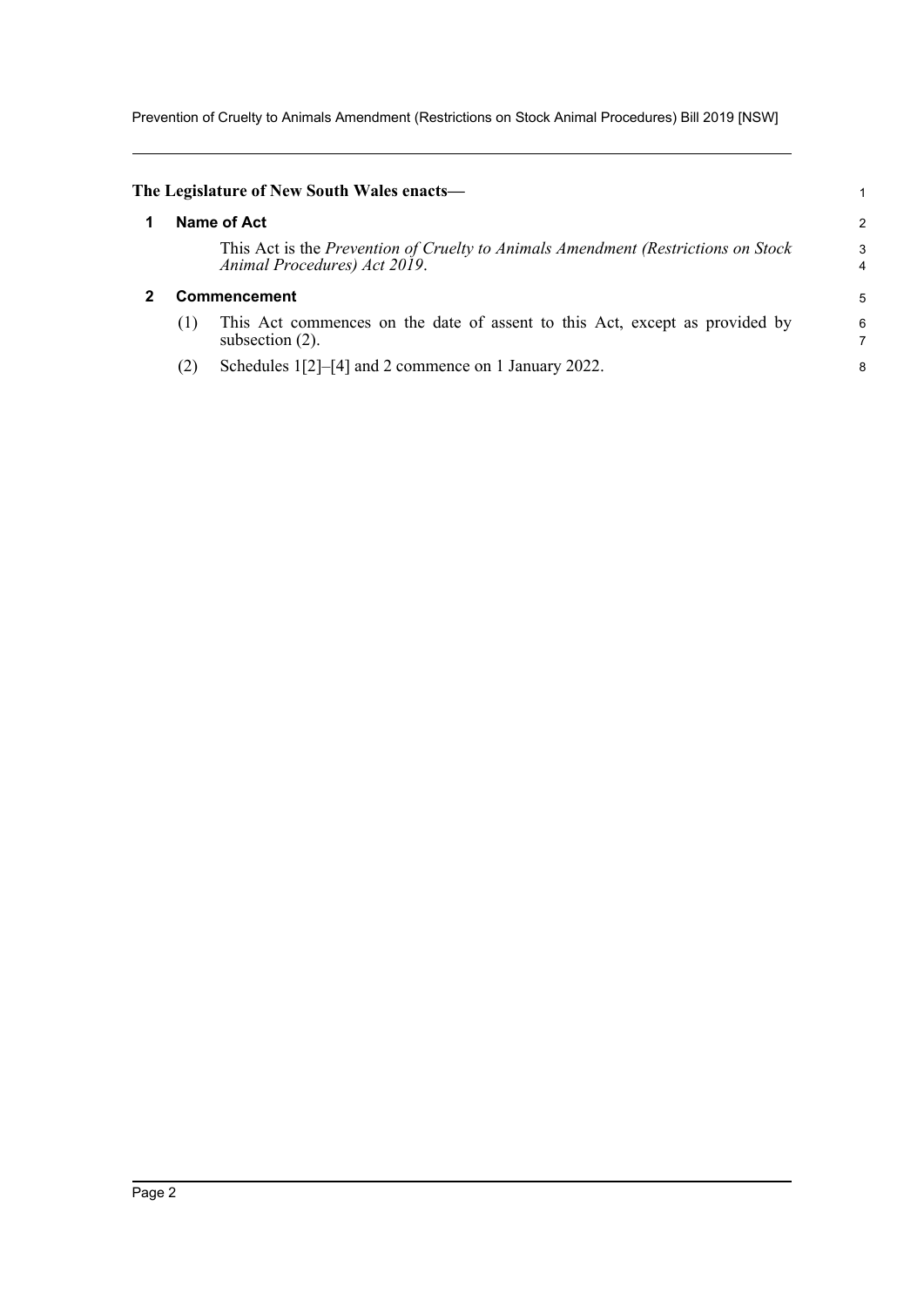<span id="page-5-0"></span>

| <b>Schedule 1</b> |                                                     |                         | <b>Amendment of Prevention of Cruelty to Animals</b><br><b>Act 1979 No 200</b>                                                                           | 1<br>$\overline{a}$ |
|-------------------|-----------------------------------------------------|-------------------------|----------------------------------------------------------------------------------------------------------------------------------------------------------|---------------------|
| [1]               |                                                     | <b>Section 23B</b>      |                                                                                                                                                          | 3                   |
|                   | Insert after section 23A—                           |                         |                                                                                                                                                          | 4                   |
|                   | 23B                                                 |                         | <b>Mules operation prohibited</b>                                                                                                                        | 5                   |
|                   |                                                     | (1)                     | A person who performs the Mules operation on a sheep is guilty of an offence.<br>Maximum penalty—50 penalty units or imprisonment for 6 months, or both. | 6<br>7              |
|                   |                                                     | (2)                     | A person does not commit an offence under subsection (1) until on or after 1<br>January 2022.                                                            | 8<br>9              |
| [2]               |                                                     |                         | <b>Section 24 Certain defences</b>                                                                                                                       | 10                  |
|                   | Insert "or" at the end of section $24(1)(a)(iii)$ . |                         |                                                                                                                                                          | 11                  |
| $[3]$             |                                                     |                         | Section $24(1)(a)(iv)$                                                                                                                                   | 12                  |
|                   |                                                     | Omit "or".              |                                                                                                                                                          | 13                  |
| [4]               |                                                     |                         | Section $24(1)(a)(v)$                                                                                                                                    | 14                  |
|                   | Omit the subparagraph.                              |                         | 15                                                                                                                                                       |                     |
| [5]               |                                                     | <b>Section 24(1)(a)</b> |                                                                                                                                                          | 16                  |
|                   |                                                     |                         | Insert "and with the administration of an analgesic or other appropriate form of pain relief<br>and otherwise" before "in a manner".                     | 17<br>18            |